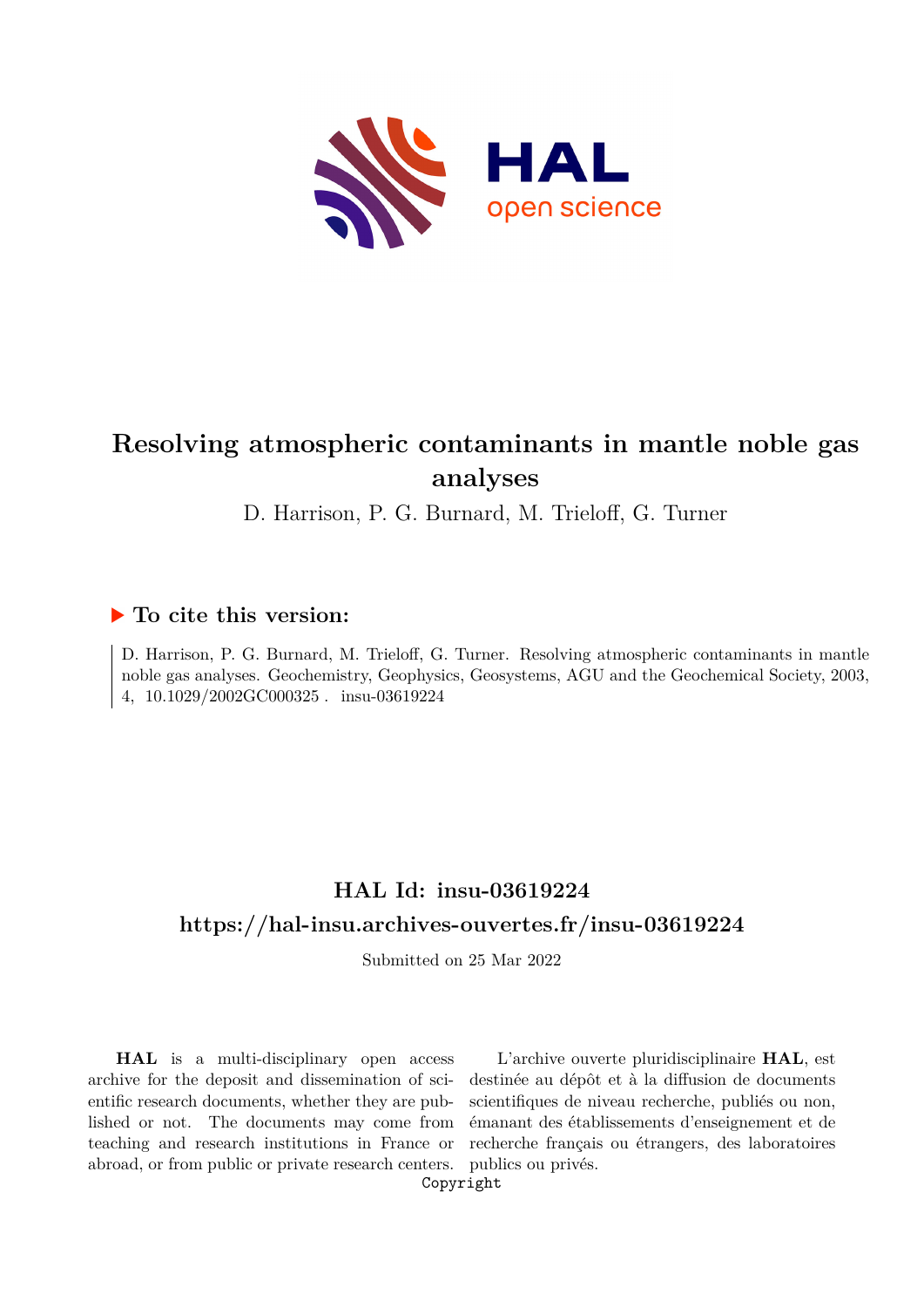

# Resolving atmospheric contaminants in mantle noble gas analyses

## D. Harrison

Department of Earth Sciences, University of Manchester, Manchester, M13 9PL, UK

Now at Institute for Isotope Geology and Mineral Resources, Department of Earth Sciences, ETH Zentrum, Sonneggstrasse 5, CH-8092, Zurich, Switzerland (harrison@erdw.ethz.ch)

#### P. G. Burnard

Division of Geological and Planetary Sciences, California Institute of Technology, MS100-23, Pasadena, California 91125, USA

Now at Centre de Recherches Pétrographiques et Géochimiques (CRPG-CNRS), 15 rue Notre Dame des Pauvres, B. P. 20, 54501 Vandoeuvre-les-Nancy Cedex, France (peteb@crpg.cnrs-nancy.fr)

#### M. Trieloff

Mineralogisches Institut, Universität Heidelberg, lm Neuenheimer Feld 236, D-69120 Heildelberg, Germany (trieloff@min.uni-heidelberg.de)

#### G. Turner

Department of Earth Sciences, University of Manchester, Manchester, M13 9PL, UK (grenville.turner@man.ac.uk)

[1] As part of an ongoing initiative to constrain mantle noble gas budgets, we evaluate both recently published high-quality noble gas data and report new data in order to rationalize the use of threedimensional (3-D) modeling techniques. Modeling of these data shows that traditional 2-D mixing plots are not adequate tools to fully constrain mixing systems and mantle end-member compositions. We show that these mantle noble gas analyses are compromised to varying degrees by the addition of a fractionated atmospheric contaminant, irrespective of eruption setting. This component can also be present in analyses with mantle-like neon or argon isotope ratios. Previous estimates for the mantle end-member  ${}^{40}Ar^{36}Ar$  and  $129$ Xe $/130$ Xe compositions of most of these samples are likely to be minimum values. In fact it may well be that there are no analyses in the present literature that have completely unadulterated mantle volatiles present.

Components: 7103 words, 4 figures, 3 animations.

Keywords: atmospheric contamination; mantle; noble gases.

Index Terms: 1025 Geochemistry: Composition of the mantle; 1040 Geochemistry: Isotopic composition/chemistry.

Received 6 February 2002; Revised 26 June 2002; Accepted 9 August 2002; Published 7 March 2003.

Harrison, D., P. G. Burnard, M. Trieloff, and G. Turner, Resolving atmospheric contaminants in mantle noble gas analyses, Geochem. Geophys. Geosyst., 4(3), 1023, doi:10.1029/2002GC000325, 2003.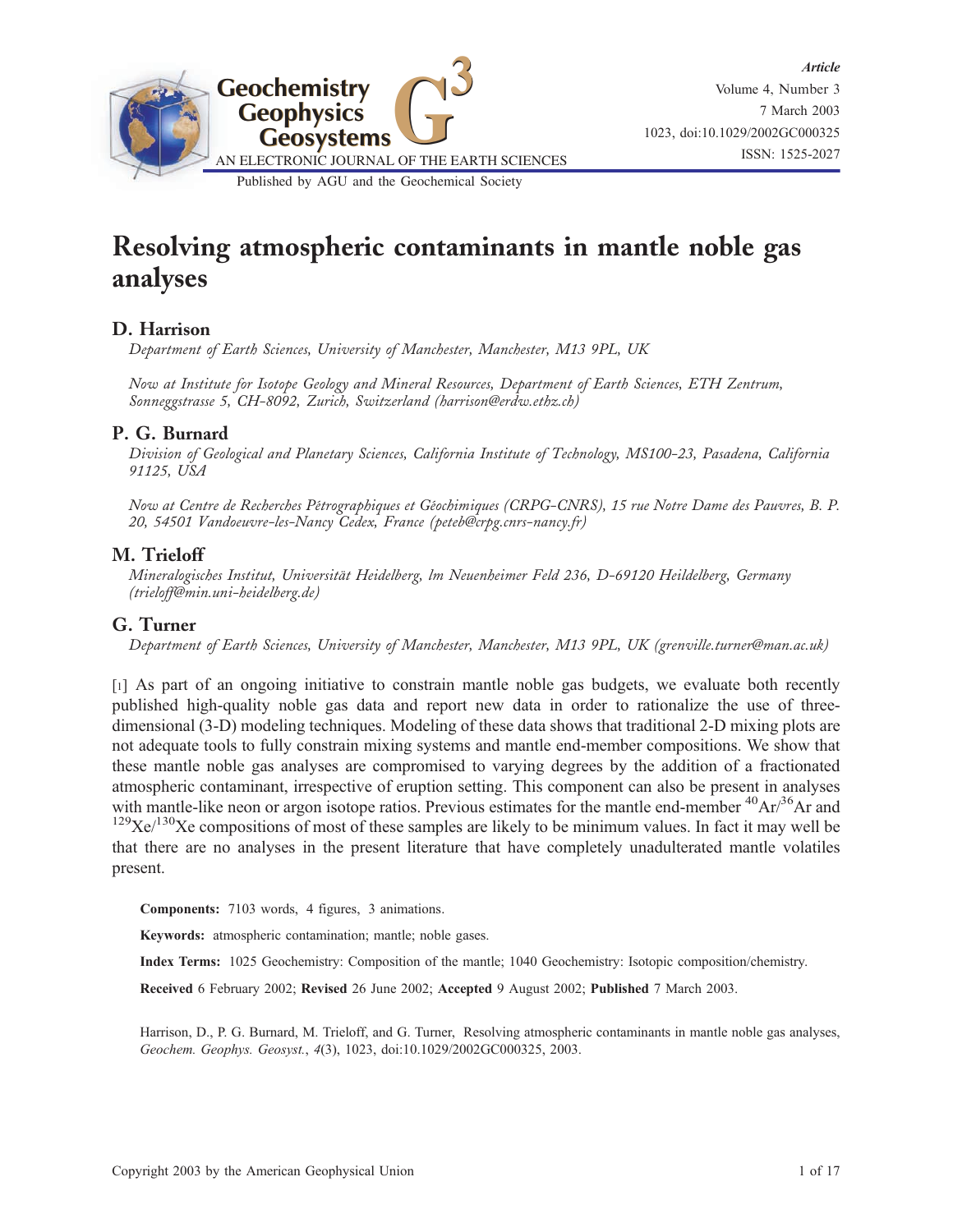

## 1. Introduction

[2] The Earth's interior contains primordial noble gases, particularly solar-type helium and neon that are isotopically different from atmospheric or crustal compositions [Clarke et al., 1969; Sarda et al., 1988; Honda et al., 1991; Valbracht et al., 1997; Harrison et al., 1999]. Mantle-derived samples also contain excesses of radiogenic noble gases relative to the atmosphere indicating massive mantle degassing early in Earth's history [Allègre et al., 1986; Turner, 1989; Tolstikhin and O'Nions, 1994]. Mantle degassing is an ongoing process, and the present-day terrestrial heat flow budget implies that radiogenic <sup>4</sup>He is being produced from the decay of  $(U + Th)$  in the mantle at  $\sim$ 20 times the rate at which it is emerging from oceanic ridges [O'Nions and Oxburgh, 1983]. This He-Heat paradox is most easily reconciled with models of a degassed convecting upper mantle which loses radiogenic heat and volatiles efficiently but which is chemically isolated from a deeper mantle reservoir from which  $\sim 90\%$  of the terrestrial heat flux is derived. Furthermore, the noble gas isotope data currently available supports this observation by identifying separate reservoirs within sections of the mantle that have different time-integrated parent/noble gas daughter ratios (e.g.,  $^{40}$ K/Ar,  $U + Th/He$ , and  $U + Th/Ne$ ) and that have remained isolated for long periods of time. In particular, the He and Ne isotopic compositions of mantle-derived rocks demonstrate that some ocean islands and seamount chains (OIB) sample a more primitive region of the mantle than the majority of basalts which erupt at mid-ocean ridges (MORB) [Sarda et al., 1988; Staudacher et al., 1989; Valbracht et al., 1997; Harrison et al., 1999]. Noble gas geochemistry is central to the classical concept of a primordial component in the mantle [Allègre et al., 1986; Sarda et al., 1988; Honda et al., 1993; Moreira et al., 1995, 2001; Porcelli and Wasserburg, 1995a, 1995b; Honda and McDougall, 1997; Niedermann et al., 1997].

[3] However, deconvolving mantle volatile signatures from atmospheric contaminants, in sample analyses is notoriously difficult but of utmost importance to understanding the heavy noble gas

isotopic compositions of mantle-derived samples. For example, 129Xe excesses (over and above the atmosphere) have only been measured in three plume-related sample sets [Poreda and Farley, 1992; Harrison et al., 1999; Trieloff et al., 2000] owing to atmospheric overprints obscuring the mantle signature [Patterson et al., 1990] despite predictions by steady state models of the mantle that excess  $129$ Xe is present in the plume mantle source region.

[4] In this report we show how four isotopes plotted on three axes can be used to deconvolve mixtures of air and mantle noble gases. The three-axis discrimination plots are used to evaluate previously published noble gas data from two hot spot localities, Iceland and Loihi, and a MORB sample. We also report new step-crushing data for an Icelandic glass sample, Dice 10. Dice 10 has been the subject of a number of studies [Harrison et al., 1999; Ballentine and Barfod, 2000; Trieloff et al., 2000]; similar samples were analyzed by *Dixon et al.* [2000] and Moreira et al. [2001]. The original study of this sample [Harrison et al., 1999] appears to have overestimated  $^{21}Ne/^{22}Ne$  in comparison to data from two other laboratories (Trieloff et al. [2000] and data presented in Table 1). Although all other compositions compare favorably with the repeat analyses of the samples, the Ne isotope measurements of Dice 10 and Dice 11 reported by Harrison et al. [1999] have been compromised and should not be used. The cause of the  $2^{1}$ Ne overestimate in the original study is likely due to a mixture of issues: the mass spectrometer was exposed to a  $^{21}$ Ne-enriched "spike" in an earlier life; not separating Ne from He; and a Ne sensitivity that was only just adequate to measure  $^{21}$ Ne. Note, however, that separation of He from Ne is traditionally done because noble gas labs calibrate <sup>3</sup>He/<sup>4</sup>He using an air pipette; air has a very high Ne/He ratio, consequently there is a pressure effect from neon on helium during these calibrations, not because of any potential effect on the Ne isotope measurements. During the study by Harrison et al. [1999] calibrations were made using an artificial gas standard with Ne/He ratios similar to the samples being analyzed. However, the quoted errors on these original data reflect all these problems.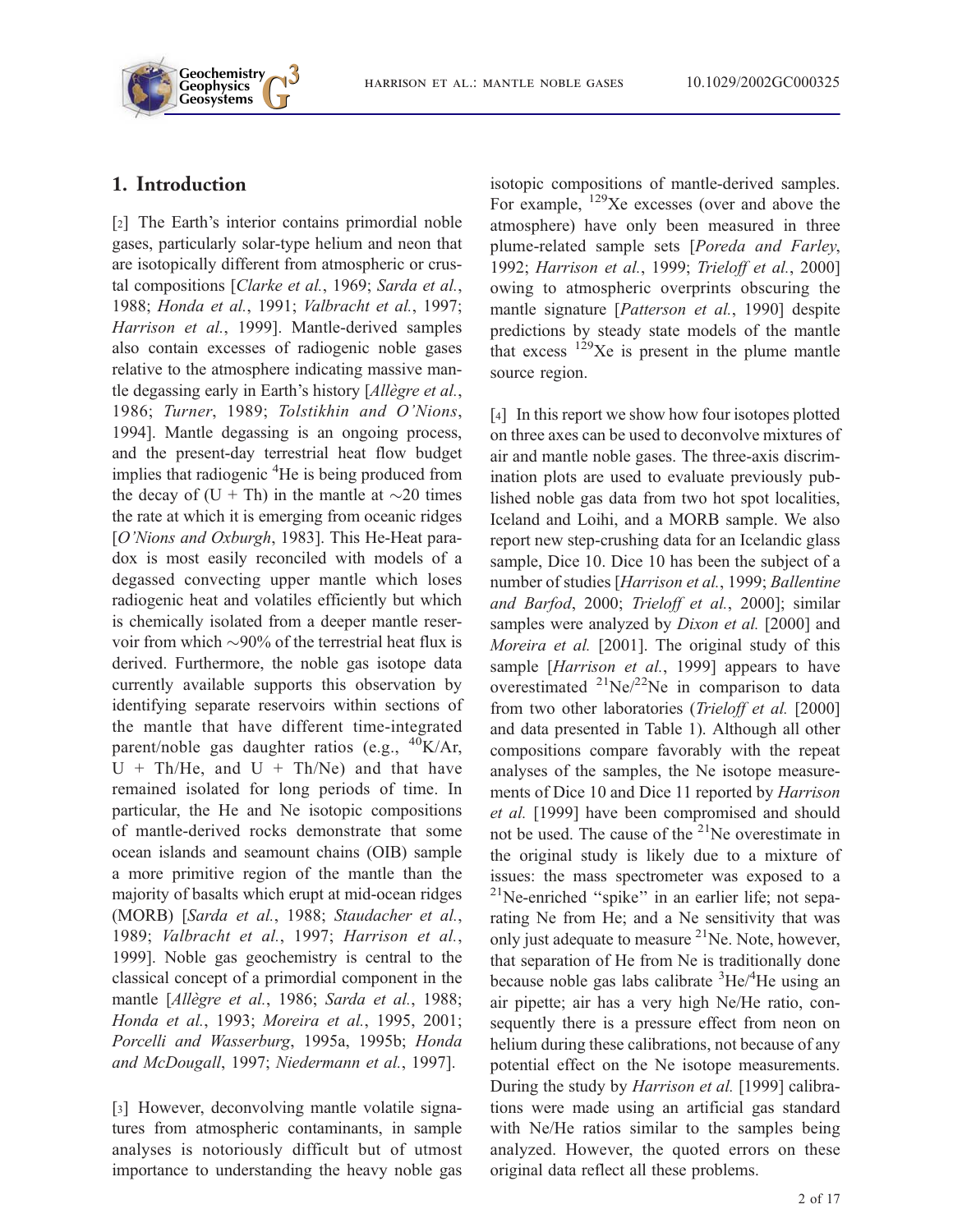**Geosystems G3** harrison et al.: mantle noble gases 10.1029/2002GC000325

## 2. Fractionating Mantle Noble Gases

**Geochemistry Geophysics**

[5] As well as overprinting by atmospheric contamination, mantle noble gas signatures may be modified by elemental fractionation during magma ascent by posteruptive diffusive loss from the sample, particularly of He and by shallow-level crustal contamination by radiogenic nuclides, principally <sup>4</sup>He [Hilton et al., 1995; Marty and Zimmermann, 1999]. Degassing of a silicate melt during ascent from the mantle fractionates the noble gases according to their relative solubilities (solubility decreases with increasing atomic mass) [Lux, 1987; Carroll and Webster, 1994]. However, it is possible to predict the likely  $(4\text{He}/^{40}\text{Ar})_{\text{r}}$ ,  $(^{21}Ne^{40}Ar)_{r}$ , and  $(^{21}Ne^{4}He)_{r}$  ratios in a mantle source region based on estimates of mantle K,  $U +$ Th compositions, and nucleogenic  $2^{1}$ Ne yields (subscript ''r'' indicates an isotope production ratio). These predicted ratios can be used to quantify the degree of fractionation (equilibrium or kinetic) in any given analysis, provided the production ratios are constant. A mantle reservoir isolated for 4Ga will have an accumulated  $(^{4}$ He/<sup>40</sup>Ar)<sub>r</sub> of  $\approx$ 2 (K/U = 12,700, Th/U = 2.6), whereas mantle isolated 1 Ga ago will result in an accumulated  $(^{4}He/^{40}Ar)_{r}$  of  $\approx$ 4 for the same K/U and Th/U [Ozima and Podosek, 1983; Allègre et al., 1986; Burnard et al., 1997a]. Nucleogenic <sup>21</sup>Ne is largely produced from  $18$ O and <sup>24</sup>Mg target nuclei, which are homogeneously distributed in the mantle. As a result, the rate of  $2^{1}$ Ne production in the mantle is determined by  $U + Th$  concentrations, as is <sup>4</sup>He production. The most recent estimate of the  $(^{21}\text{Ne}/^{4}\text{He})$ <sub>r</sub> production ratio is  $4.5 \times 10^{-8}$  [Yatsevich and Honda, 1997; Leya and Wieler, 1999]. Combining the predicted range in  $(^{4}He/^{40}Ar)_{r}$  and the most recent  $(^{21}Ne/^{4}He)_{r}$ production estimate gives a  $(^{21}\text{Ne}/^{40}\text{Ar})$ <sub>r</sub> of between  $9 \times 10^{-8}$  to  $1.8 \times 10^{-7}$ .

[6] The radiogenic and nucleogenic isotopes of He, Ne and Ar are powerful tools for tracing mantle processes. The  $({}^{21}Ne/{}^{4}He)_{r}$  ratio is not affected by mantle chemistry and traces recent gas fractionation, while the  $(^{4}$ He/<sup>40</sup>Ar)<sub>r</sub> and  $(^{21}$ Ne/<sup>40</sup>Ar)<sub>r</sub> ratios are in addition a function of time and of mantle chemistry. In combination these ratios can be used to identify samples containing unfractionated mantle gases and otherwise an estimation of the degree of, and processes controlling fractionation [Honda and Patterson, 1999; Marty and Zimmermann, 1999; Moreira and Sarda, 2000; Sarda and Moreira, 2002].

[7] Irrespective of fractionation processes, a seemingly ubiquitous atmosphere-derived contaminant (ADC) clouds the mantle isotopic signatures of Ne, Ar, and Xe such that noble gas analyses appear to be mixtures of mantle and atmospheric derived gases [Patterson et al., 1990; Farley and Poreda, 1993; Burnard et al., 1997b; Fisher, 1997; Valbracht et al., 1997; Moreira et al., 1998; Burnard, 1999; Harrison et al., 1999; Ballentine and Barfod, 2000]. Atmospheric noble gases invade the analyzed gases in a number of ways, for example, magma interaction with surface equilibrated fluids can contaminate vesicle-trapped gases; posteruptive adsorption onto the sample surface; adsorption of atmospheric gases in the extraction system; airfilled microfractures created during sample collection and preparation [Ballentine and Barfod, 2000]. Heating at up to  $150^{\circ}$ C for several hours prior to analysis is insufficient to remove this contaminant. Helium is largely immune to these problems owing to its low abundance in the atmosphere.

## 3. Samples, Experimental Techniques, and Results

[8] Table 1 summarizes our new data for Dice 10, including  $CO<sub>2</sub>$  contents. Sample descriptions have been reported elsewhere [Harrison et al., 1999]. Previously reported data for Iceland, Loihi, and MORB are described in the following sections. Dice 10 was reanalyzed at the Division of Geological and Planetary Sciences, California Institute of Technology (Caltech) using the following procedures. Glassy rinds of the DICE pillows were gently broken up to about 5–8 mm diameter chunks (the largest that would fit in the crushing apparatus). Between four and six chunks were ultrasonically cleaned in dilute  $HNO<sub>3</sub>$  followed by several washes with water and ethanol, then loaded into online crushing devices essentially the same as those described by *Burnard et al.* [1992].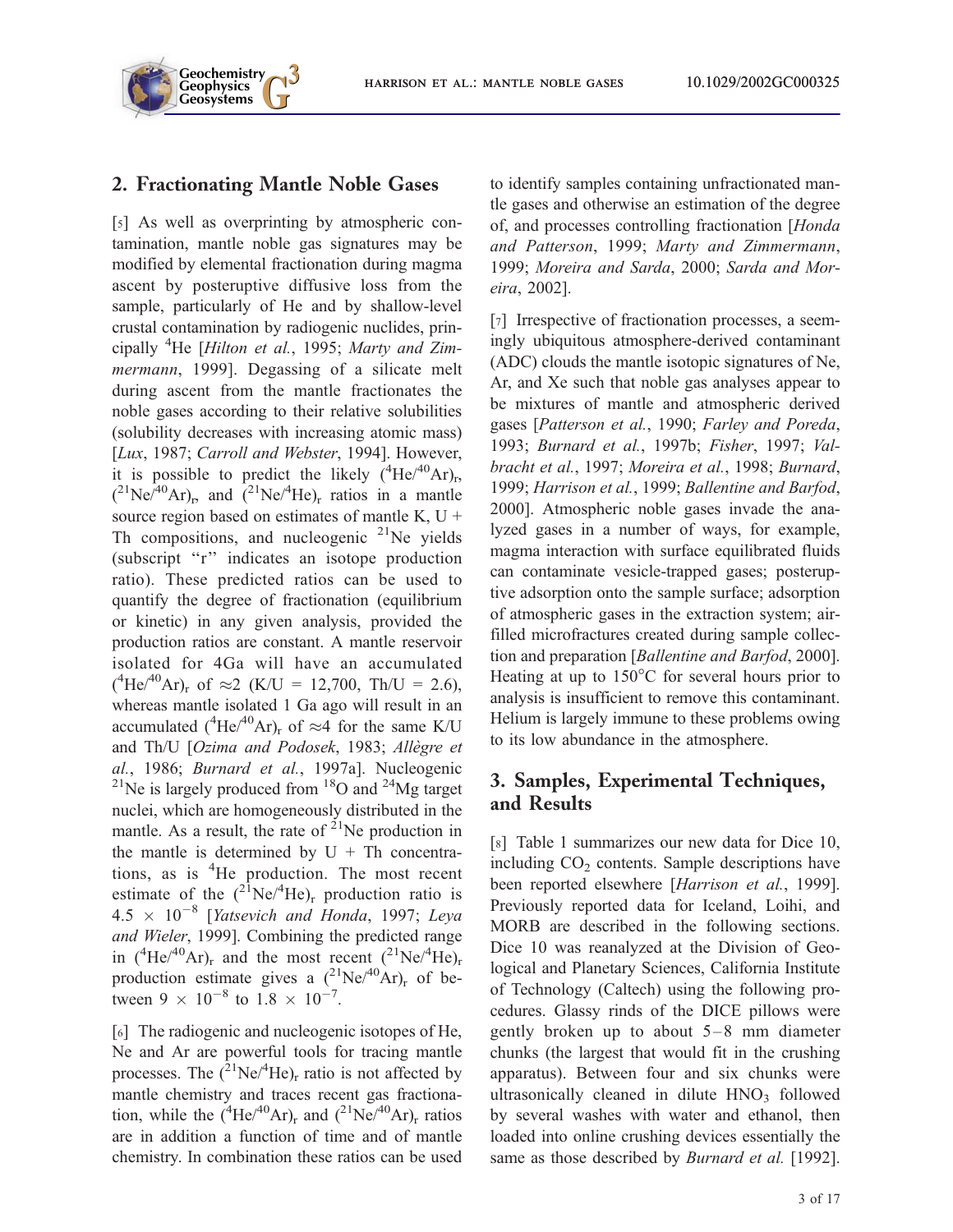

The samples were baked under ultrahigh vacuum for  $\sim$ 6 hours at 120 $^{\circ}$ C then pumped at room temperature for a further 18 hours to remove surficial contaminants.

[9] The samples were analyzed by sequential crushing in the Caltech noble gas lab. The isotopes and abundances of He and Ne were measured on a MAP 215-50 noble gas mass spectrometer and Ar on a modified Nuclide 12 cm  $90^\circ$  instrument. The gases were purified using two SAES NP10 Zr-Al getters (one at  $450^{\circ}$ C, the other at room temperature) in an all-metal extraction system, then sorbed onto charcoal for cryogenic separation. Prior to gas purification, the amount of gas released by crushing was measured as a pressure change on a Baratron 222B 1-torr capacitance manometer. Helium, Ne, and Ar were sequentially desorbed off the charcoal then individually admitted into the relevant mass spectrometer. Abundances of the noble gases were determined by peak-height comparison (<sup>4</sup>He and  $40$ Ar on a Faraday cup, the remaining isotopes on a Galileo 4869 Channeltron in pulse-counting mode) with standard pipettes from a tank of reduced pressure air that had been modified by adding He. The "air" pipette has a  ${}^{3}$ He/ ${}^{4}$ He ratio of 2.04 Ra and  ${}^{4}$ He/ ${}^{40}$ Ar ratio of 1.42; all other isotopes and abundances are air-like, and each pipette delivers 0.1  $\mu$ cc STP  $^{40}$ Ar. Nonlinearities in the response of the mass spectrometer were addressed by running multiple standards in the same size range as the samples. Isobaric interferences with  $^{20}$ Ne and  $^{22}$ Ne (by  $40Ar^{++}$  and  $12C^{16}O_2^{++}$ , respectively) were corrected by independently determining the  ${}^{40}Ar^{++}$ / <sup>40</sup>Ar<sup>+</sup> ratio and  $CO_2^{\text{++}}/CO_2^{\text{+}}$  ratio; these were <25% and typically 1.3–1.5% respectively. Corrections at  $m/z = 20$  were usually negligible ( $\ll 1\%$  due to a liquid nitrogen trap close to the ion source that maintained low Ar pressures in the mass spectrometer) but relatively high  $CO<sub>2</sub>$  backgrounds in the mass spectrometer meant that significant corrections had to be made at  $m/z = 22$ . Analyses where the correction exceeded 20% of the  $m/z = 22$  signal are not considered reliable and have not been quoted. Virtually all the error in  $^{20}Ne/^{22}Ne$  and  $^{21}$ Ne/<sup>22</sup>Ne ratios results from the large corrections at  $m/z = 22$ . Note that the quoted errors combine the reproducibility of at least 10 air pipettes with the

within-run counting statistics. This procedure may overestimate measurement uncertainties because errors can be counted twice. However, in practice, the within-run statistical errors are usually trivial relative to the reproducibility of the air pipettes.

[10] Blank contributions ( $^{40}Ar \leq 0.4 \times 10^{-9}$  cm<sup>3</sup> STP; <sup>21</sup>Ne  $\leq 2 \times 10^{-15}$  cm<sup>3</sup> STP; <sup>4</sup>He was below detection) were  $\ll 1\%$  of the total gas released, except for Ne. Neon blanks were  $\approx 3\%$  of some of the steps, but because blanks are air-like, blank correcting the data does not improve precision but merely moves the analysis along a well-defined mixing line between air and the measured ratio. Ne measurements were not corrected for blank contribution. The new Ne data for Dice 10 has a correlation similar to the Loihi line in  $^{20}Ne^{22}Ne$ versus  $^{21}Ne/^{22}Ne$  space, consistent with the analyses of the same sample by Trieloff et al. [2000].

[11] We recognize that  $36Ar$  is the most sensitive gas to analytical blank corrections. However, assuming that the uncertainties in blank corrections are incorporated into the reported data, there should be no problem using the  ${}^{36}Ar$  or  ${}^{36}Ar/{}^{22}Ne$ of any published analysis as we detail below. However, our approach to this issue is to consider that we never actually know what the ''blank'' contribution to the analysis is; this is particularly true for crushing where mechanical action in the crusher releases an indeterminate amount of atmospheric noble gas from the equipment. Static blanks and/or running blanks with no sample present cannot accurately assess this contribution. Therefore every noble gas analysis will contain an unknown amount of ''blank'' (atmospheric gases released from the vacuum equipment) and it is important to assess the composition of these contributions when estimating the composition of magmatic gases trapped in the sample.

## 4. Mixing Systems and Ne Extrapolations

[12] One of the most useful advances in mantle geochemistry in recent years has been the recognition that the primordial  $^{20}$ Ne $^{22}$ Ne isotope signature of the mantle is significantly higher than that of the atmosphere (9.8) and similar to solar values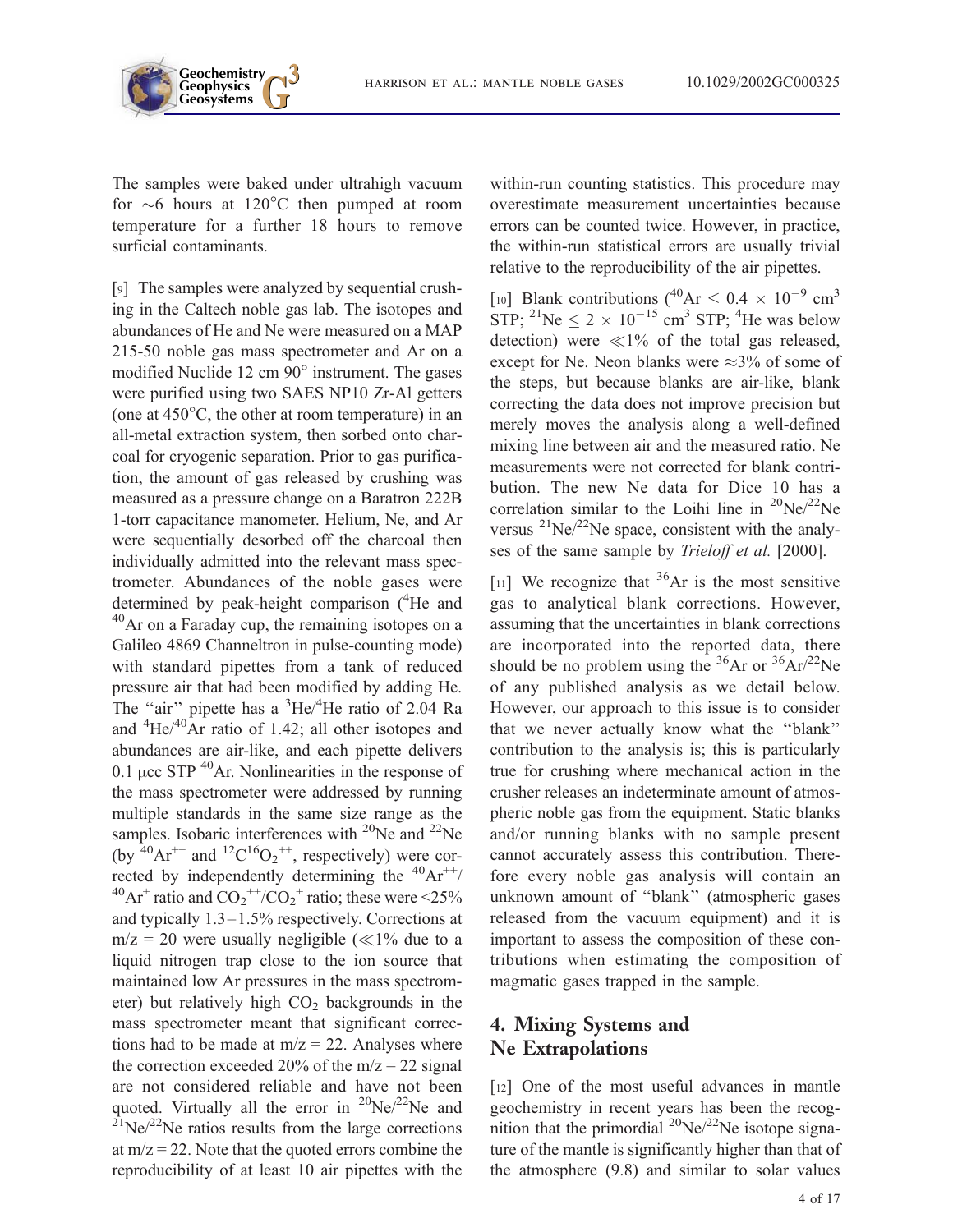

 $(≥12.5–13.8)$  [Sarda et al., 1988; Honda et al., 1991; Honda and McDougall, 1997; Harrison et al., 1999; Trieloff et al., 2000]. This clear distinction provides a procedure for calculating the proportion of atmospheric component in any given analysis [Farley and Poreda, 1993; Moreira et al., 1998]. Correlations of Ne isotope ratios with for instance,  $^{40}Ar/^{36}Ar$  (also  $^{129}Xe/^{130}Xe$ ) arise because, at least on a local scale, both ratios are a function of the same process, the addition of airderived to mantle-derived gases. These correlations can be extrapolated to the mantle  $^{20}Ne^{22}Ne$  ratio to estimate the mantle composition of the other ratio. Uncertainty in the actual mantle  $^{20}$ Ne/ $^{22}$ Ne ratio does not invalidate this approach, provided that (1) the mantle  $^{20}Ne/^{22}Ne$  is constant and (2) that corrections are made to a constant ratio. A mantle end-member  $^{20}Ne/^{22}Ne$  value of 13.8, the solar wind value, has been chosen in this contribution.

#### 5. Two Axis, Four Isotope Plots

[13] Figures 1a–1f are Ne-Ar and Ne-Xe mixing plots for the Icelandic, Loihi, and MORB data. Assuming that only two components are involved in producing the range of compositions observed in these data, mixing hyperbolae can be fitted to these data to estimate end-member compositions [Valbracht et al., 1997; Moreira et al., 1998; Trieloff et al., 2000]. However, the distribution of variable  $^{40}Ar/^{36}Ar$  and  $^{129}Xe/^{130}Xe$  values at near constant Ne values requires the presence of a third component: two component mixtures will produce a unique  ${}^{40}Ar/{}^{36}Ar$  or  ${}^{129}Xe/{}^{130}Xe$  ratio at a given  $^{20}Ne/^{22}Ne.$ 

[14] Furthermore, plotting two independently varying isotope ratios, such as  ${}^{40}Ar/{}^{36}Ar$  versus  $^{20}Ne/^{22}Ne$  (also  $^{129}Xe/^{130}Xe$  versus  $^{20}Ne/^{22}Ne$ ), on two axes result in a series of hyperbolae, each of which represents a range in end-member compositions depending on  $(36Ar)^{22}Ne)_{ADC}/(36Ar/$  $^{22}$ Ne)<sub>MANTLE</sub> [*Langmuir et al.*, 1978]. Unless  $36Ar^{22}$ Ne is known a priori in one of the endmembers, the composition of the second end-member cannot be constrained even for two-component mixtures. For example, mixing between a mantle end-member with  $\frac{36}{9}Ar^{22}$ Ne of 6.5 [Moriera et al.,

1998] and unfractionated air  $({}^{36}Ar/{}^{22}Ne = 19)$  will result in the same mixing hyperbola as between a mantle end-member with  ${}^{36}Ar/{}^{22}Ne \sim 22.4$  and air saturated water  $(^{36}Ar^{22}Ne = 65)$ ; both mixing lines have the same "r" correlation. Because the  $36Ar^{22}$ Ne ratio of the air-derived contaminant is not known (and may be variable in composition), the  ${}^{40}Ar/{}^{36}Ar$  versus  ${}^{20}Ne/{}^{22}Ne$  plot does not properly constrain mantle  ${}^{36}Ar/{}^{22}Ne$  and therefore  $^{40}Ar/^{36}Ar$  cannot be constrained either (the same argument applies for determining the mantle endmember  $^{129}$ Xe/ $^{130}$ Xe). However, we recognise that three-isotope two-dimensional (2-D) plots are unaffected by fractionation of a two-component system during and/or after trapping of gases and as such are a valuable tool.

## 6. Three Axis, Four Isotope Plots

[15] When three components are clearly indicated in a 2-D mixing diagram it is advantageous to normalize the data to a common denominator and represent the four isotopes on a 3-D mixing plot. The interpretation of four-isotope 3-D mixing diagrams is an extension of the more familiar three-isotope 2-D diagrams. Normalizing to a common denominator ensures that mixing between end-members will define a plane in these 3-D plots, and using  $2^2$ Ne as the denominator allows the plane to be most readily extrapolated to a mantle  $^{20}Ne/^{22}Ne$  composition. Absence of a correlation in 3-D implies at least a four-component system. These diagrams have been used intermittently in the past to represent noble gas data [Reynolds and Turner, 1964; Turner, 1971; Kennedy et al., 1987; Harrison et al., 1999; Kendrick et al., 2001]. We illustrate 3-D mixing systematics using synthetic Ne-Ar data in Figure 2 and animation 1 and reported data in Figure 3 and animations 2 and 3.

## 7. Ne-Ar System

#### 7.1. Iceland

[16] The data discussed here are from step-crushing experiments of two subglacially erupted Icelandic glasses, Dice 10 and 11 [Trieloff et al., 2000] and a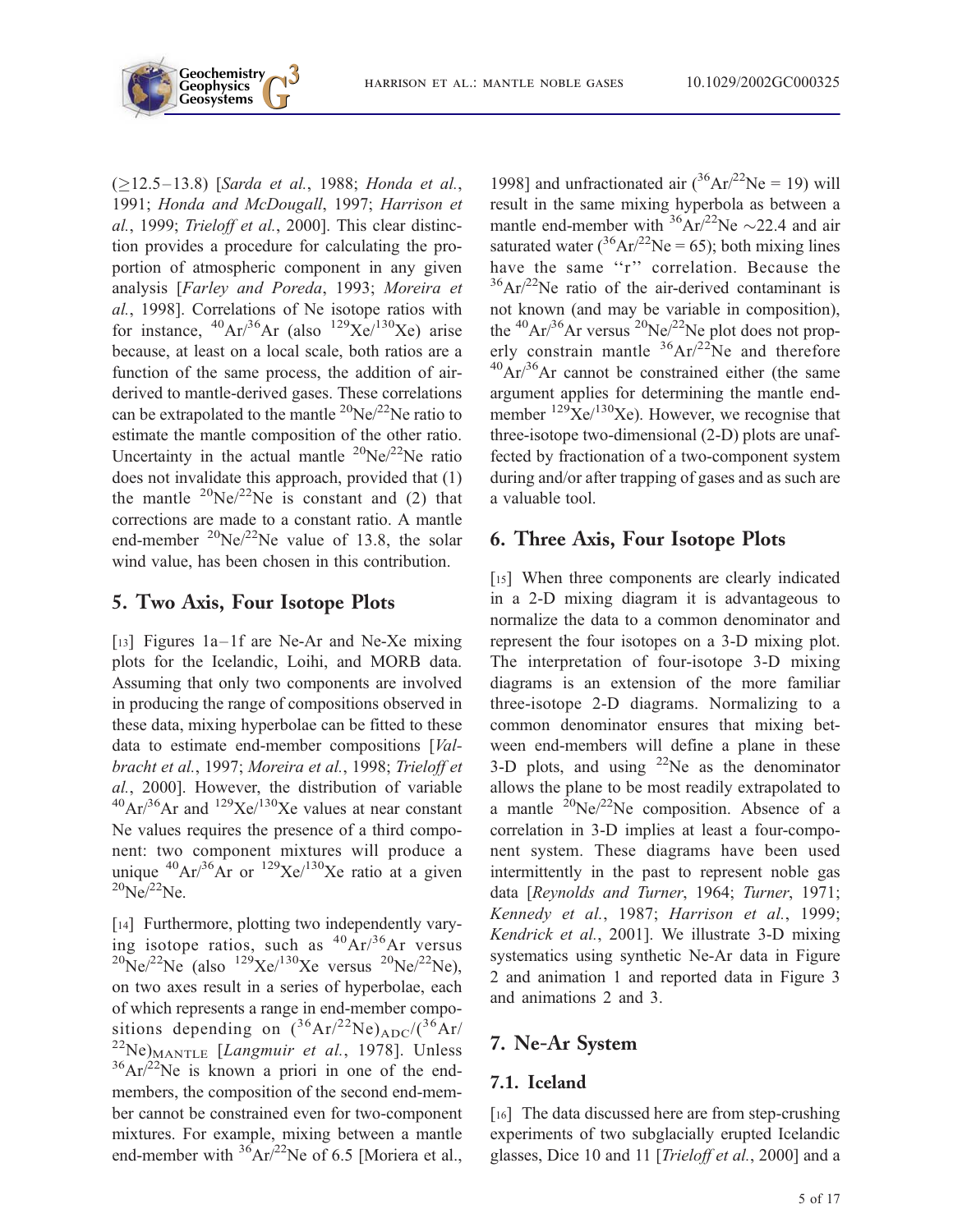



Figure 1. <sup>20</sup>Ne/<sup>22</sup>Ne versus <sup>40</sup>Ar/<sup>36</sup>Ar mixing plots (same applies to <sup>20</sup>Ne/<sup>22</sup>Ne versus <sup>129</sup>Xe/<sup>130</sup>Xe). Correlations in two-dimensional (2-D) space of two independent isotope values produces a range of hyperbolic mixing lines constrained by  $(i)^{22}Ne$ ) $_{ADC}/(i)^{22}Ne$ ) $_{MANTLE}$  [Langmuir et al., 1978] where  $i =$  either <sup>36</sup>Ar or  $^{130}$ Xe; ADC is airderived contaminant. It is clear that in most samples there is variation in  ${}^{36}Ar/{}^{22}Ne$  (and  ${}^{130}Xe/{}^{22}Ne$ ) in the atmospheric contaminants, resulting in a range in  ${}^{40}Ar/{}^{36}Ar$  (and  ${}^{129}Xe/{}^{130}Xe$ ) ratios at a given  ${}^{20}Ne/{}^{22}Ne$  value. (a and b) Data from Icelandic Dice 10 glass sample, open circles [Trieloff et al., 2000] and new data from the same samples, filled circles (Table 1). Xe was not analyzed in the repeat analysis of Dice 10 reported here. (c and d) Dunite xenolith data from Trieloff et al. [2000] (filled triangles) and total fusion and crush data from glasses and olivine phenocrysts from *Valbracht et al.* [1997] (open triangles). Extrapolating the dunite data, it is possible to estimate the mantle end-member <sup>40</sup>Ar/<sup>36</sup>Ar to be of the order  $8100 \pm 200$  (at a <sup>20</sup>Ne<sup> $/22$ </sup>Ne = 12.5). It is not possible to fit a line to the Ne-Xe data. (e and f) Data from the mid-ocean ridge (MORB) glass "Popping Rock" [Moreira et al., 1998]. Similar to the Iceland and Loihi data, variable <sup>40</sup>Ar/<sup>36</sup>Ar and <sup>129</sup>Xe/<sup>130</sup>Xe values are present at near constant <sup>20</sup>Ne/<sup>22</sup>Ne values and hyperbolic mixing lines, if fitted, would not correctly constrain the mantle e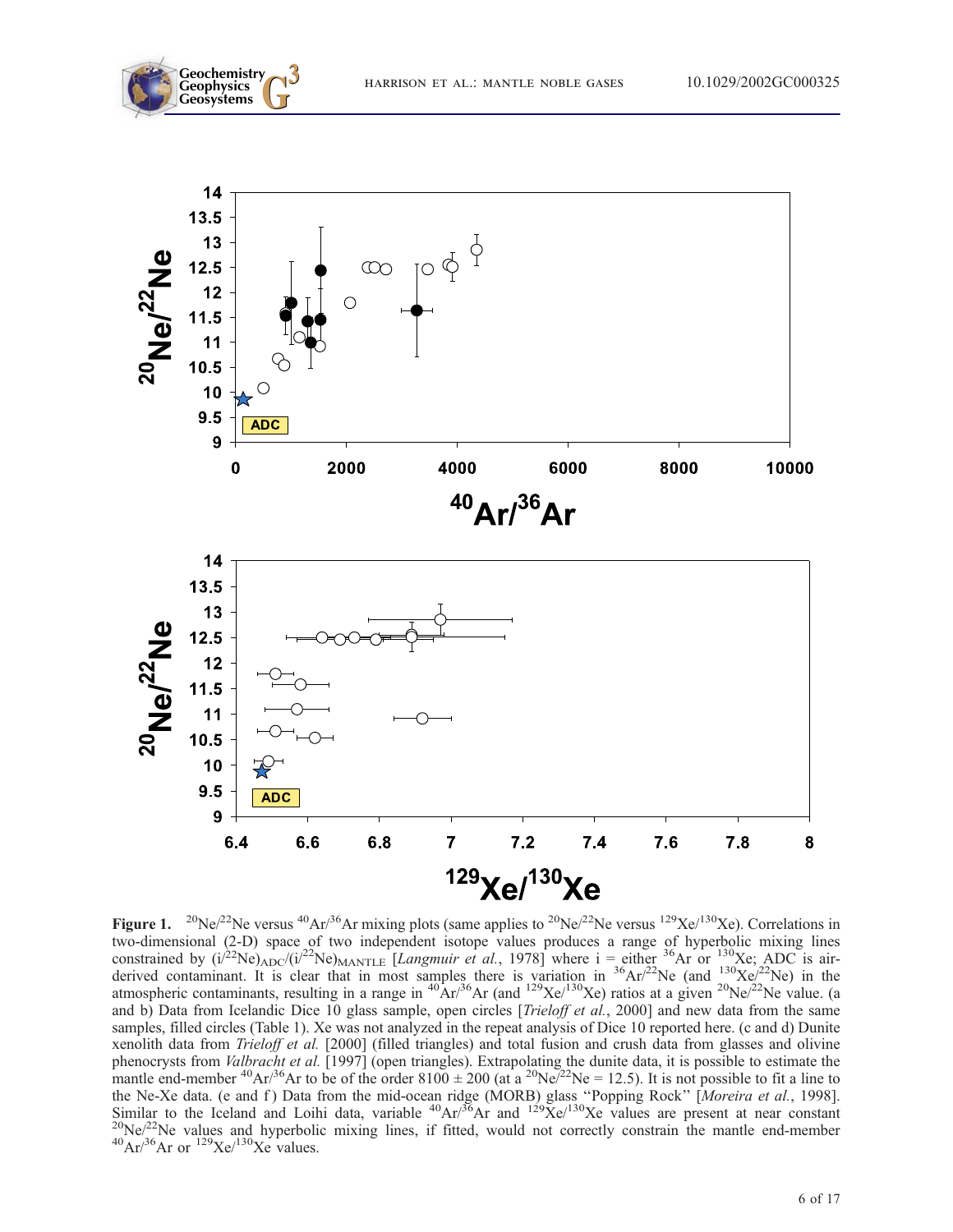



Figure 1. (continued)

repeat analysis of Dice 10 (Table 1). The <sup>3</sup>He/<sup>4</sup>He ratio for these samples is in the range  $17-20$  R<sub>a</sub>. The  ${}^{4}$ He/ ${}^{40}$ Ar\* values for all crushing steps are between 1.9 and 4.1 (the asterisk denotes corrected for atmospheric contamination). Extractions with <sup>20</sup>Ne/<sup>22</sup>Ne  $\approx$ 12.5 have <sup>4</sup>He/<sup>40</sup>Ar<sup>\*</sup> values between 2.7 and 4.1. Minor fractionation of the trapped mantle gases has occurred; variable <sup>4</sup>He/<sup>40</sup>Ar\* within a single basaltic glass is to be expected as the glass preserves volatiles from different stages in the magmatic outgassing history [Burnard, 1999;

Burnard, 2001]. Variation in the measured  ${}^{3}$ He/ <sup>22</sup>Ne values is also seen (those with <sup>20</sup>Ne/<sup>22</sup>Ne extractions  $\approx$ 12.5). While He/Ar varies about a factor of 1.52, magmatic Ne-Ar fractionation is less pronounced (e.g., <sup>21</sup>Ne<sup>\*</sup>/<sup>40</sup>Ar<sup>\*</sup> = (1.1–1.6) ×  $10^{-7}$ ). Hence this cannot explain a factor of 2 variation of  $36Ar^{22}$ Ne ratios at high mantle-like Ne values that correlate with  ${}^{40}Ar/{}^{36}Ar$ . Moreover these  ${}^{36}Ar/{}^{22}Ne$  variations contradict expected solubility controlled degassing patterns that predict lower Ar/Ne ratios in degassed magmas (Figure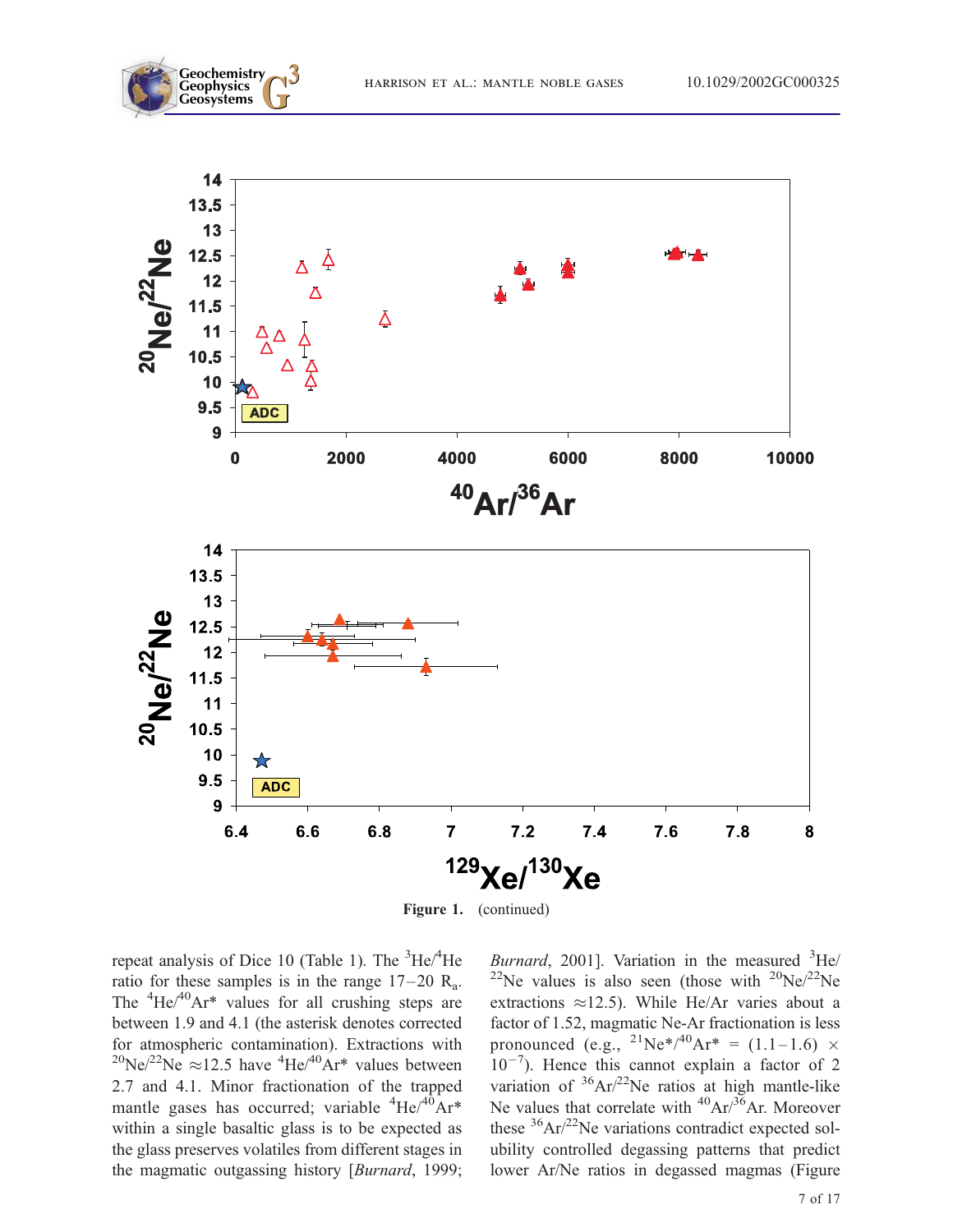



Figure 1. (continued)

3a); similarly, adsorption of Ar onto previously crushed glass powders in the crushing system would produce lower Ar/Ne ratios. While magmatic degassing or the extraction technique may have resulted in minor Ar-Ne fractionation, the major variation in Ar/Ne in these data is due to mixing between mantle and atmospheric noble gases, not solubility controlled fractionation. Estimates of the mantle  ${}^{40}Ar/{}^{36}Ar$  value using hyperbolic four-isotope 2-D diagrams [e.g., Moreira et al., 1998] are strongly controlled by the  $36Ar^{22}$ Ne values (Figures 1a–1f and captions). Analyzing the data using a 3-D plot shows that three (or more) components mix to generate the range in compositions observed in these Icelandic samples. From the plane defined by the data (Figure 3a) the three end-members in this system are (1) unfractionated atmospheric noble gases, (2) a mantle component, (3) a contaminant with atmospheric isotope ratios but high Ar/Ne which may be from surface equilibrated aqueous fluids or from an adsorbed atmospheric component.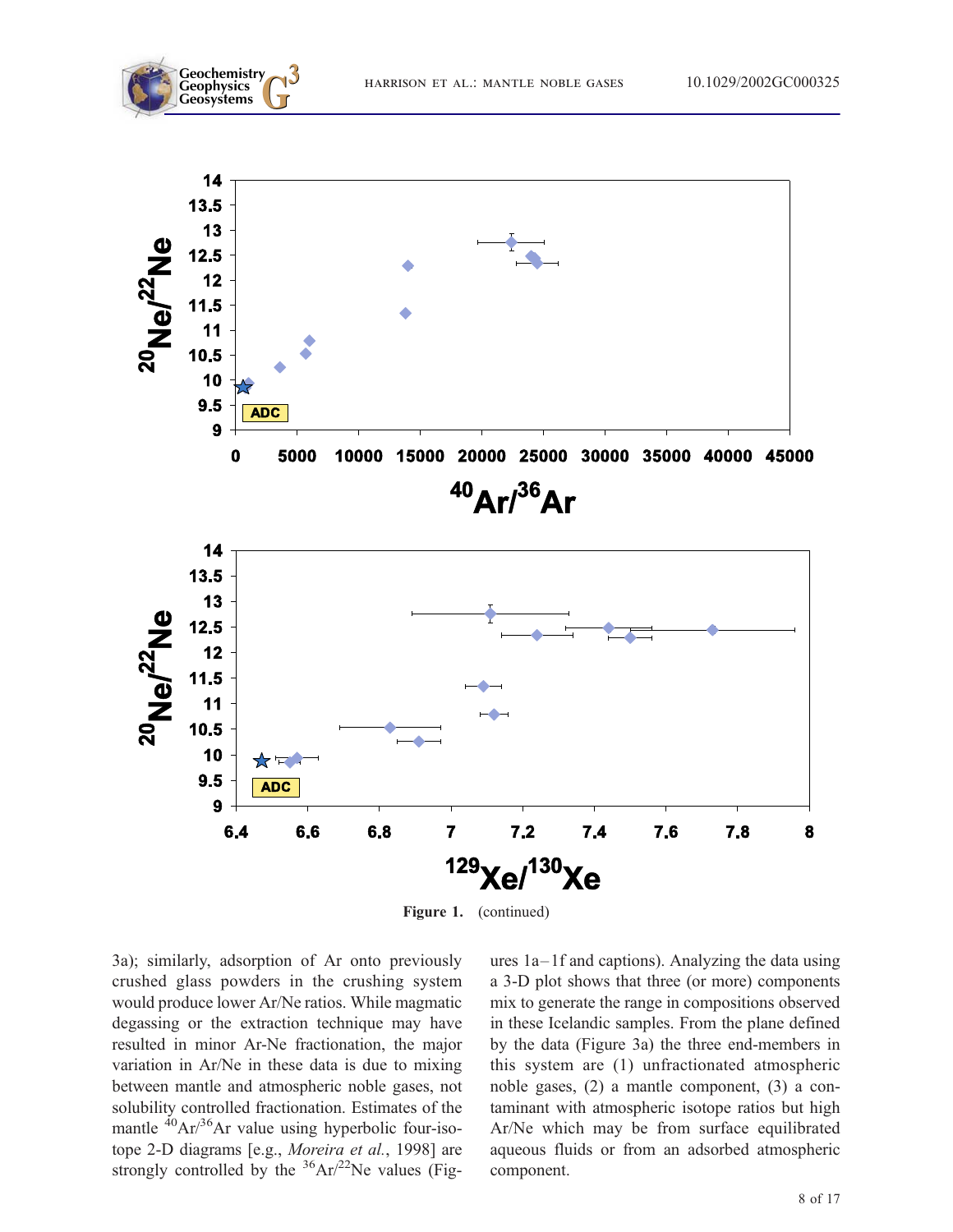





Figure 2. Schematic Ne-Ar mixing diagrams. (a) Two-dimensional, four-isotope plots. Two mixing hyperbolae are presented with "r" = 2.9 (lower mixing line) and "r" = 10 (upper mixing line). The "r" = 2.9 line could, for example, result from mixing between unfractionated atmosphere and a mantle component with  $36Ar^{22}Ne = 6.5$  (as proposed by Moreira et al. [1998]) or by mixing between air-saturated water and a mantle component with  $36Ar/22Ne = 22$ . The upper mixing line ( $rr' = 10$ ) is that expected for mixing between the mantle component predicted by *Moreira et al.* [1998] (<sup>36</sup>Ar<sup>/22</sup>Ne = 6.5) and air-saturated water (<sup>36</sup>Ar/<sup>22</sup>Ne = 65). Unless <sup>36</sup>Ar/<sup>22</sup>Ne is known a priori in one of the end-members, the composition of the second end-member cannot be fully constrained. (b) Three-axis, four-isotope plots showing predicted mixing between mantle and unfractionated atmosphere (line a) and mantle and a fractionated atmospheric component (line b). If only one of the atmospheric components is present, then the analyses will fall on a line between the end-member compositions. However, if three components are present (e.g., atmosphere, fractionated atmosphere, and mantle), the data will define a plane (c) between the three end-member compositions, depending on the exact Ar/Ne ratios and concentrations.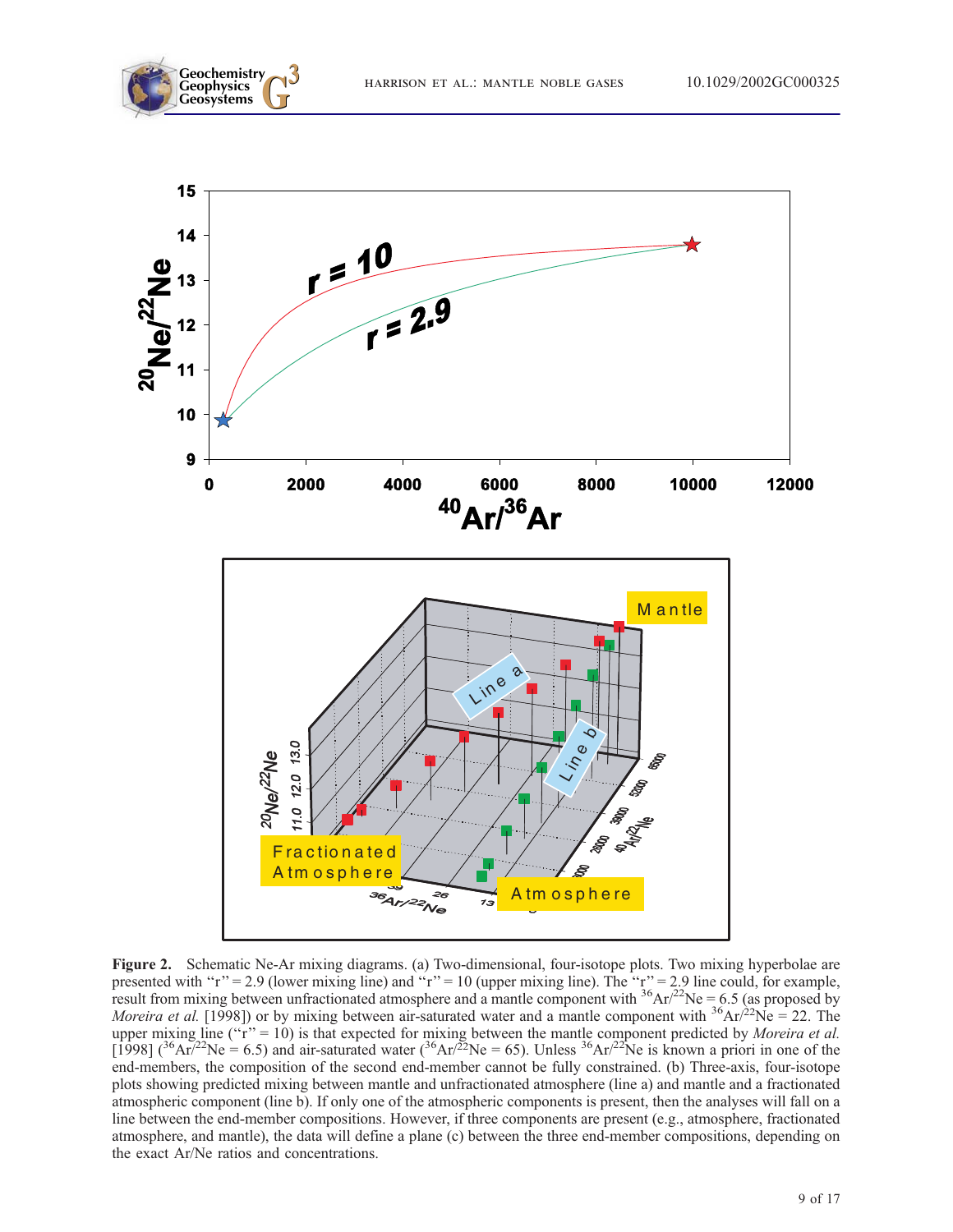



Figure 2. (continued)

[17] This method of data representation shows that the variable  ${}^{40}Ar/{}^{36}Ar$  at near-constant  ${}^{20}Ne/{}^{22}Ne$ (of  $\approx$ 12.5 as seen in Figure 1a) is due to addition of a fractionated contaminant with high  ${}^{36}Ar/{}^{22}Ne$ . This component is predominantly seen in extraction steps with high  $^{20}$ Ne/ $^{22}$ Ne, thereby producing variable  ${}^{40}Ar/{}^{36}Ar$  ratios. It is probable that this fractionated contaminant is present in all analyses (not just high  $^{20}$ Ne/ $^{22}$ Ne extractions), but its signature is swamped by unfractionated atmospheric contaminants in the low  ${}^{20}$ Ne $/{}^{22}$ Ne releases. Note that extrapolations to the mantle  $^{20}Ne/^{22}Ne$  ratio are sensitive to these high  $^{20}$ Ne/ $^{22}$ Ne measurements. As a consequence, the fractionated atmospheric contaminant may be volumetrically small (in comparison to the unfractionated contaminant) but exerts a large influence on estimates of mantle  $^{40}Ar/^{36}Ar.$ 

[18] The DICE compositions represent a three component mixture, including an atmospheric component that has a high but unknown Ar/Ne ratio, therefore the only constraint on the uncontaminated Icelandic mantle  ${}^{40}Ar/{}^{36}Ar$  ratio is that it must be higher than the highest measured value. This is evident considering that the maximum measured  $^{40}Ar^{36}Ar$  by Trieloff et al. [2000] is  $4350 \pm 90$ , whereas high ratios have been measured in the same sample (up to  $6500 \pm 310$ ) [*Harrison et al.*, 1999]. These apparently inconsistent analyses can be explained by variable addition of a fractionated atmospheric component.

#### 7.2. Loihi

[19] Two data sets are discussed here: (1) stepcrushing extractions from dunite-xenolith olivine separates [*Trieloff et al.*, 2000] and (2) total fusion (plus three crush extractions) from glassy rinds and olivine phenocrysts [Valbracht et al., 1997]. The  $^{4}$ He/ $^{40}$ Ar<sup>\*</sup> values are in the range 0.9–17.9 (Valbracht) and  $0.27-0.95$  (Trieloff). Measured <sup>4</sup>He/<sup>40</sup>Ar<sup>\*</sup> values  $\leq$  2 are lower than the range predicted for probable mantle production ratios. The low  ${}^{4}$ He/ ${}^{40}$ Ar<sup>\*</sup> values indicate that either these dunites trapped an early formed vapour phase, exsolved from the magma (which will have lower He/Ar ratios than the residual magma because He is more soluble than Ar in silicate melts), or the samples preferentially lost He after eruption. Samples containing unfractionated mantle volatiles will have <sup>21</sup>Ne<sup>\*</sup>/<sup>40</sup>Ar<sup>\*</sup> ratios of between  $\approx$  9  $\times$  10<sup>-8</sup> and  $\approx$  2  $\times$  10<sup>-7</sup> (assuming likely theoretical production ratios for  $({}^{4}He/{}^{40}Ar)_{r}$  and  $({}^{21}Ne/{}^{4}He)_{r}$ ). Values for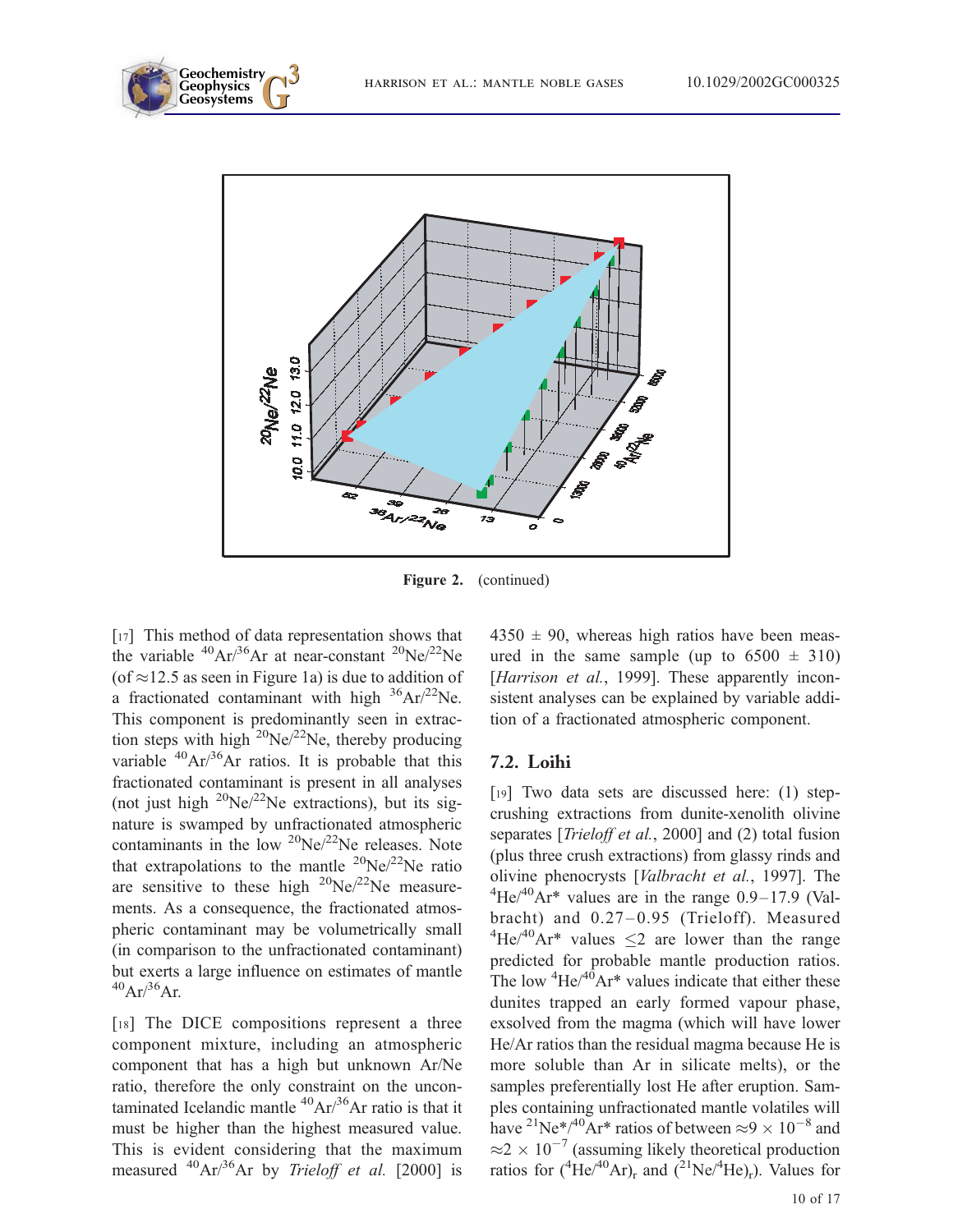



Figure 3. (a) <sup>40</sup>Ar/<sup>22</sup>Ne versus <sup>36</sup>Ar/<sup>22</sup>Ne versus <sup>20</sup>Ne/<sup>22</sup>Ne. Step-crushing data for subglacially erupted Icelandic basaltic glasses [*Trieloff et al.*, 2000] and new data from same samples (Table 1). All data are coplanar (plane not shown). Symbols are as in Figures  $1a-1f$ . From the parameters of the mixing plane (not shown for clarity) we can determine both the relative timing of mixing and which end-members are fractionated. Because the analyses most affected by the fractionated atmospheric component have high  $20Ne/22Ne$  ratios, this suggests that the fractionated atmospheric component was introduced into the system prior to unfractionated air. Thus variable contamination of the mantle noble gases by a fractionated component (such as air saturated water) produced intermediate compositions with high  $^{20}$ Ne/<sup>22</sup>Ne but relatively low  $^{40}$ Ar/<sup>36</sup>Ar prior to contamination by unfractionated atmosphere. These data show the importance of using multi-isotope plots and the influence of fractionated atmospheric contaminants on the data. Without a prior knowledge of the mantle  ${}^{36}Ar/{}^{22}Ne$ , it is not possible to constrain the "uncontaminated"<br><sup>40</sup>Ar/<sup>36</sup>Ar of these basalts other than it must be equal to or higher than the highest ratio measured. versus <sup>36</sup>Ar/<sup>22</sup>Ne versus <sup>20</sup>Ne/<sup>22</sup>Ne. Data from Loihi. Open triangles denote glass and olivines [Valbracht et al., 1997] and closed triangles denote dunite-olivines [*Trieloff et al.*, 2000]. The data define a straight line, indicating mixing is dominated by only two components. Minor spread in Ar/Ne values within the data of *Valbracht et al.* [1997] could be due to solubility-controlled degassing processes, consistent with variable <sup>4</sup>He/<sup>40</sup>Ar<sup>\*</sup> ratios (as discussed in text). (c)  $^{40}Ar^{22}Ne$  versus  $^{26}Ar^{22}Ne$  versus  $^{20}Ne^{22}Ne$ . Data from the MORB glass "Popping Rock" [ There is no simple correlation between <sup>20</sup>Ne/<sup>22</sup>Ne and <sup>36</sup>Ar/<sup>22</sup>Ne, particularly at high <sup>20</sup>Ne/<sup>22</sup>Ne values. However, these data lie on a plane; therefore the influence of a fractionated atmospheric component in these extractions is evident. Drop lines are fitted to the plane. As a result of the spread in <sup>36</sup>Ar/<sup>22</sup>Ne, it is not possible to define the mantle  ${}^{36}Ar/{}^{22}Ne$ , and therefore it is not possible to constrain the mantle  ${}^{40}Ar/{}^{36}Ar$ . F for mixing between air and a mantle with  $^{40}Ar^{36}Ar = 40,000$  and 80,000 are illustrated (solid green and dashed red lines respectively;  $^{20}$ Ne/ $^{22}$ Ne = 13.8).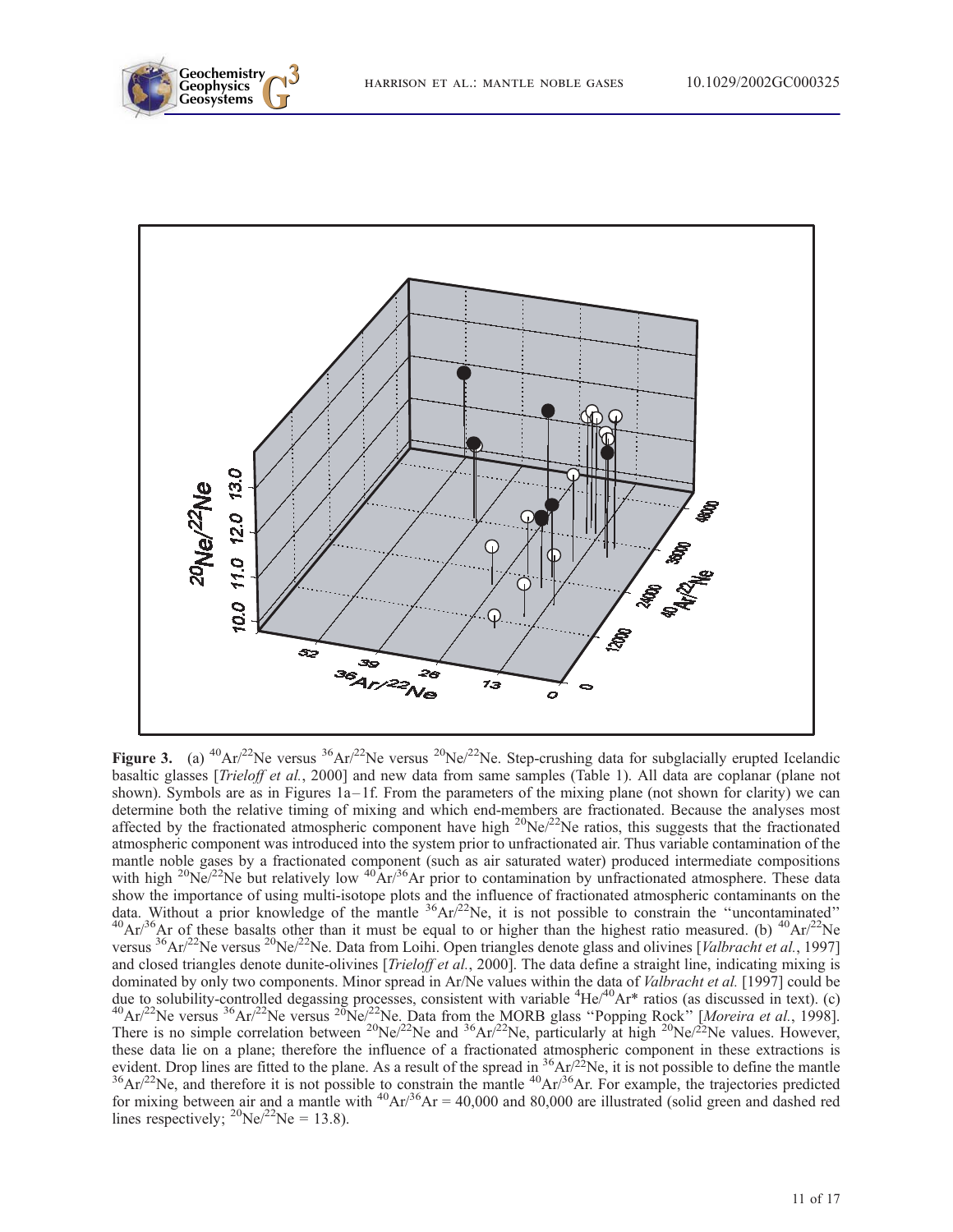



Figure 3. (continued)

the dunites [*Trieloff et al.*, 2000] are within this range; however, the glasses and olivine phenocryst data are higher than predicted production values consistent with the high  ${}^{4}$ He/ ${}^{40}$ Ar<sup>\*</sup> values indicating volatile loss through degassing [Moreira and Sarda, 2000; Sarda and Moreira, 2002]. <sup>3</sup>He/<sup>4</sup>He values are between  $24-27$   $R_a$  for all samples.

[20] The range in  ${}^{36}Ar/{}^{22}Ne$  at a given  ${}^{20}Ne/{}^{22}Ne$ value is relatively restricted in the Loihi dunite data (in comparison with the Iceland data) consistent with mixing being dominated by two components: (1) unfractionated atmosphere and (2) a mantle component (Figure 3b). Small variations in Ar/Ne in the glasses and olivines can be readily accounted for by volatile fractionation that occurred during magmatic processes without requiring addition of a third, high Ar/Ne atmospheric contaminant. The fact that all Loihi data, dunites, phenocrysts, and glasses, all plot along a single line suggests that contamination by fractionated atmosphere has not occurred in all these samples. Addition of fractionated atmospheric noble gases (as seen in the Icelandic glasses) does not appear to be related to sample preparation or extraction processes (as this would contaminate all samples equally), but this contaminant invades the samples either prior to or at eruption.

[21] The estimate of *Trieloff et al.*, [2000] for the  $^{40}Ar/^{36}Ar$  for the Loihi source region ( $\sim$ 8000 at  $^{20}Ne/^{22}Ne = 12.5$  or assuming  $^{20}Ne/^{22}Ne = 13.8$ ,  $\sim$ 13000) is likely to be robust because only two components are involved in mixing to generate the observed compositions: mantle and unfractionated air. Since the composition of one (air) is well known it is possible to estimate the composition of the other.

#### 7.3. MORB ''Popping Rock''

[22] A number of noble gas studies have been reported for MORB glasses; however, most have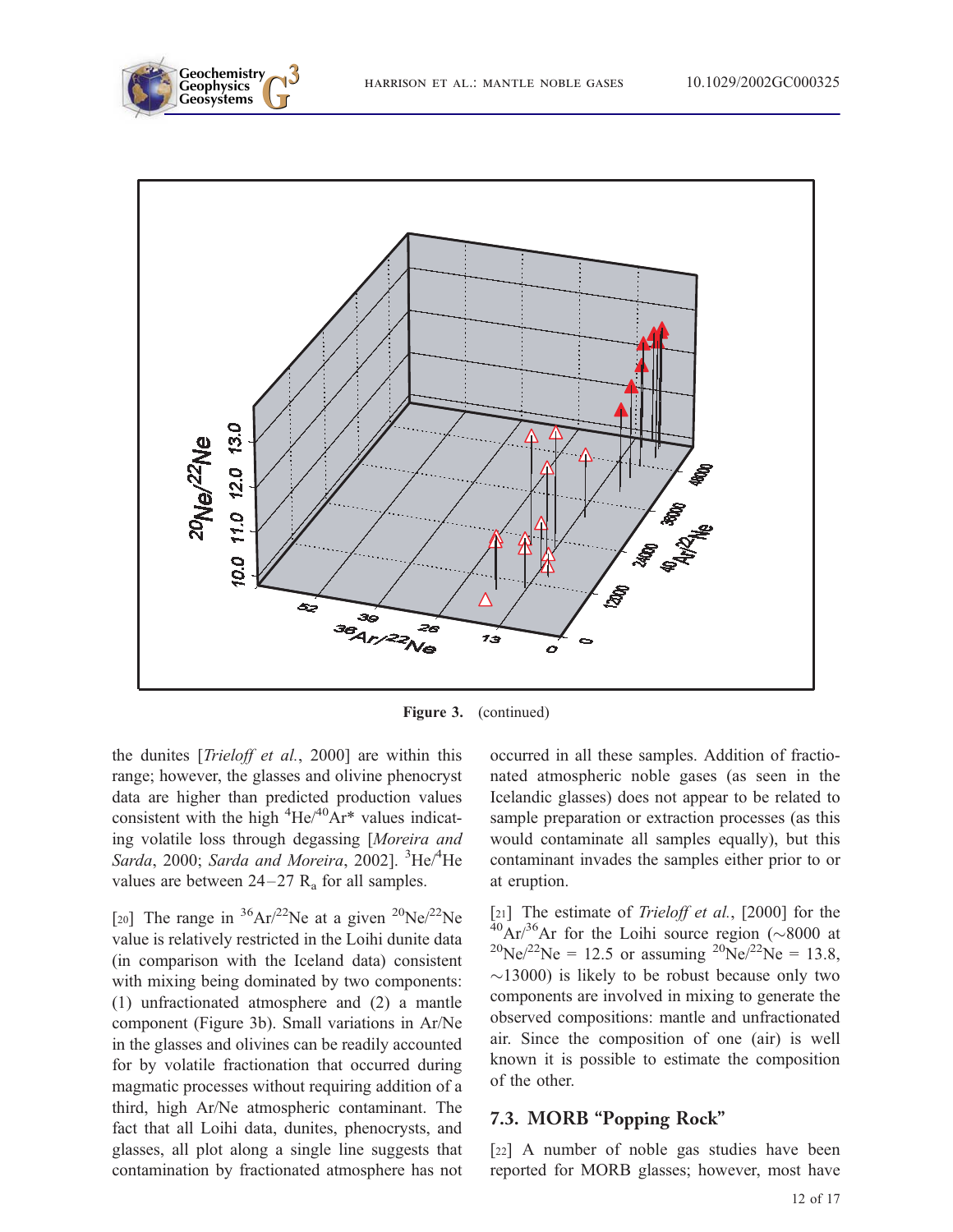



Figure 3. (continued)

high and variable  $^{21}Ne^{*/4}He$  and  $^{4}He/^{40}Ar^{*}$  ratios due to magmatic fractionation [see Burnard et al., 2002]. Significant variations in Ar/Ne result from this magmatic fractionation, and therefore most MORB glasses will not plot on a single mixing plane but will define a series of planes, each one unique for the degree of fractionation of that particular sample. However, the ''Popping Rock''  $2\pi$ D43 has radiogenic and nucleogenic noble gas ratios close to predicted  $^{21}Ne^{*/40}Ar^{*}$  production ratios; we use the unsurpassed step crushing data of the ''Popping Rock'' [Moreira et al., 1998] to deconvolve the various end-member components in this MORB glass.  ${}^{4}$ He/ ${}^{40}$ Ar<sup>\*</sup> values from the crushing steps are between 1.4 and 1.8, slightly lower than the predicted production value for the upper mantle  $(2-4)$ , as outlined previously. Calculated <sup>21</sup>Ne<sup>\*</sup>/<sup>4</sup>He ratios, ((7.4–8.5)  $\times$  10<sup>-8</sup>) are slightly higher than the predicted production ratio, suggesting minor He loss may have occurred in

this sample. Alternatively, this may result from dissolved He remaining in the glass (which is not sampled using the crushing technique employed), although, given the high vesicularity of ''Popping Rock,'' virtually all the noble gases are predicted to be in the vesicles, not the glass.

[23] At any given  $^{20}Ne/^{22}Ne$  there is slight variability in the  $36Ar^{22}$ Ne values (in particular at high  $^{20}$ Ne/<sup>22</sup>Ne values) (Figure 3c). This relationship is entirely consistent with mixing in a three-component system, although the high Ar/Ne component is less pronounced than for the Icelandic data.

[24] Identifying a fractionated atmospheric Ar/Ne component in these data is important in that the  $36Ar^{22}$ Ne of the mantle is still unknown (assuming that a single  ${}^{36}Ar/{}^{22}Ne$  value can actually represent the whole mantle). Estimates of the upper mantle  $^{40}Ar^{36}Ar$  (i.e.,  $\geq 40,000$  [Moreira et al., 1998]) should be revised, although it remains impossible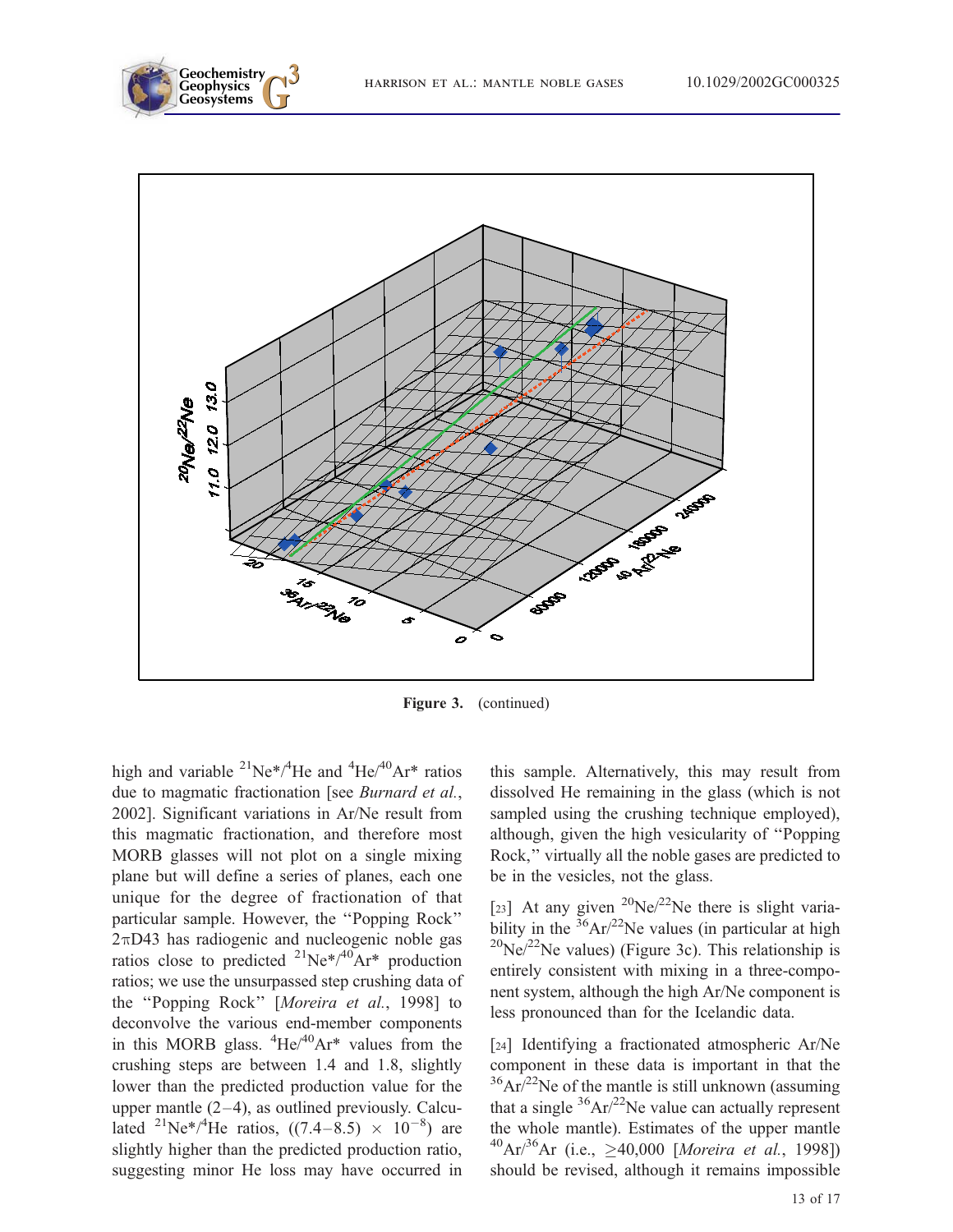





Figure 4. (a)  $^{129}\text{Xe}^{22}\text{Ne}$  versus  $^{20}\text{Ne}^{22}\text{Ne}$  versus  $^{130}\text{Xe}^{22}\text{Ne}$ . Icelandic data [*Trieloff et al.*, 2000]. Plane fit to these data is shown along with captions describing end-member positions in four-isotope 3-D space. The data do not lie on a simple two-component mixing line between mantle and air, and the fractionated atmospheric component is more easily identified in extractions with moderate to high <sup>20</sup>Ne/<sup>22</sup>Ne ratios. (b) <sup>129</sup>Xe/<sup>22</sup>Ne versus <sup>20</sup>Ne/<sup>22</sup>Ne versus  $^{130}\text{Xe}^{22}\text{Ne}$ . Loihi data [*Trieloff et al.*, 2000]. Variation in Xe/Ne at constant, high  $^{20}\text{Ne}/^{22}\text{Ne}$  values indicates the presence of a fractionated atmospheric component. (c)  $^{129}Xe^{j22}$ Ne versus  $^{20}Ne^{j22}Ne$  versus  $^{130}Xe^{j22}Ne$ . MORB glass ''Popping Rock'' data [Moreira et al., 1998]. Similar to the Iceland and Loihi data, the fractionated component is present at high  $^{20}Ne/^{22}Ne$  values.

to place a precise number on the upper mantle 40Ar/36Ar ratio; most of the ''Popping Rock'' stepped crush data are consistent with mixing between air-derived noble gases and mantle component with  $^{40}Ar/^{36}Ar$  in the range 40,000–80,000 (see Figure 3c).

## 8. Ne-Ar Summary

[25] Four-isotope 3-D plots have the potential to distinguish variable atmospheric components in mantle noble gas analyses. Ne-Ar systematics can identify a major contribution in the Iceland data from a fractionated atmospheric component, as well as the mantle and normal atmospheric noble gases. It is therefore not possible to estimate the end-member mantle  $^{40}Ar^{36}Ar$  value except that such a value must be higher than the maximum  $^{40}Ar/^{36}Ar$  measured. The situation with regards to the ''Popping Rock'' data is similar in that the data are a three-component mixture. The variation

in  ${}^{36}Ar/{}^{22}Ne$  at constant  ${}^{20}Ne/{}^{22}Ne$  is less in the ''Popping Rock'' data than in the Iceland data, consistent with a smaller contribution from, or a less fractionated, high Ar/Ne atmospheric component. The recognition of this component however again precludes accurate estimates of the mantle source  ${}^{40}Ar/{}^{36}Ar$ .

## 9. Ne-Xe Systematics: Iceland, Loihi, and MORB

[26] Similar to the Ne-Ar plots, we can show that the Ne-Xe system for these data consists of threecomponent mixtures (Figures 4a, 4b, and 4c): (1) normal atmosphere, (2) a mantle component, and (3) a contaminant with atmospheric isotope ratios and high Xe/Ne. For these plots the data is best viewed with <sup>20</sup>Ne/<sup>22</sup>Ne along the y axis. A plane has been fitted to the Icelandic data in Figure 4a along with captions highlighting the positions of the end-members.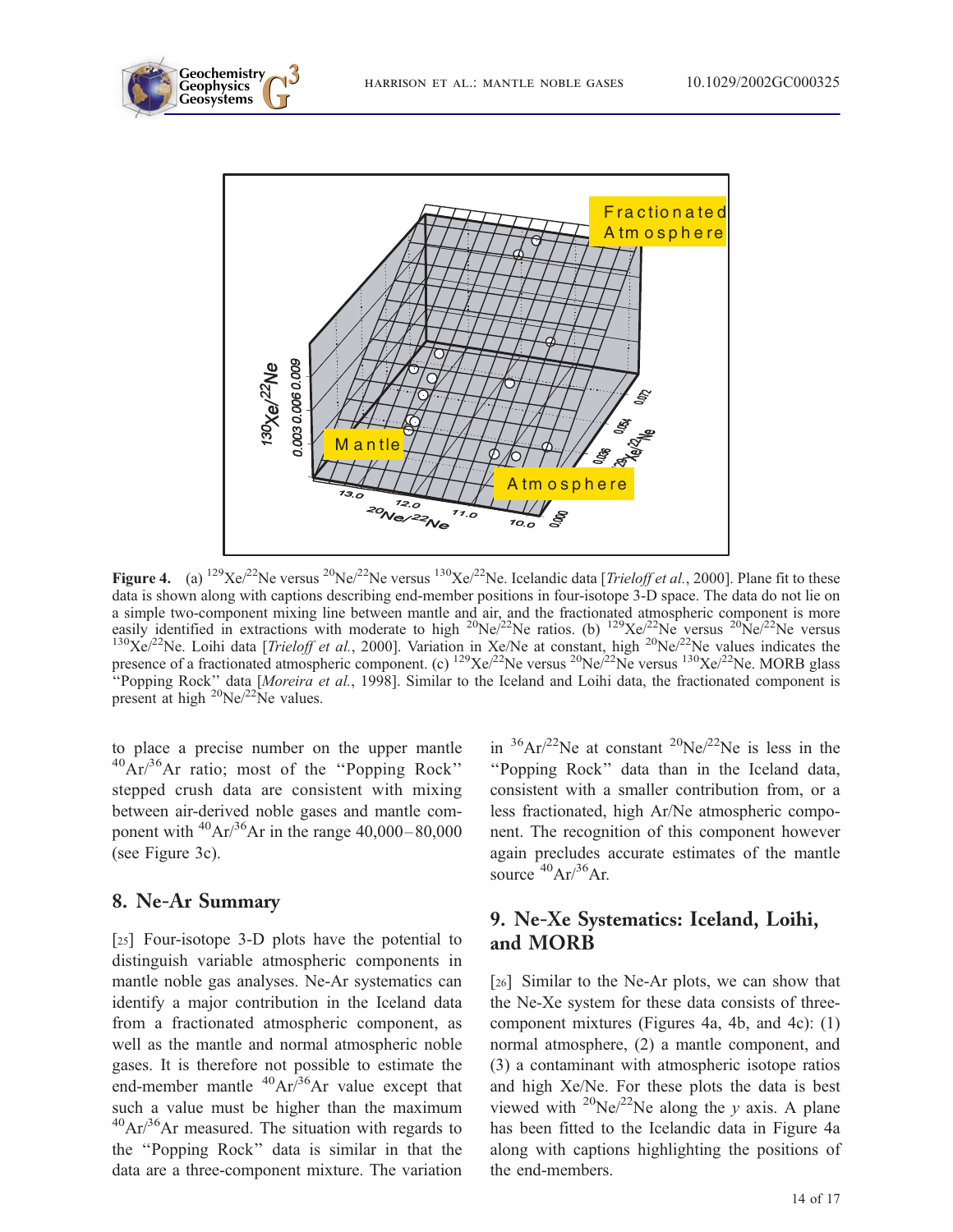





Figure 4. (continued)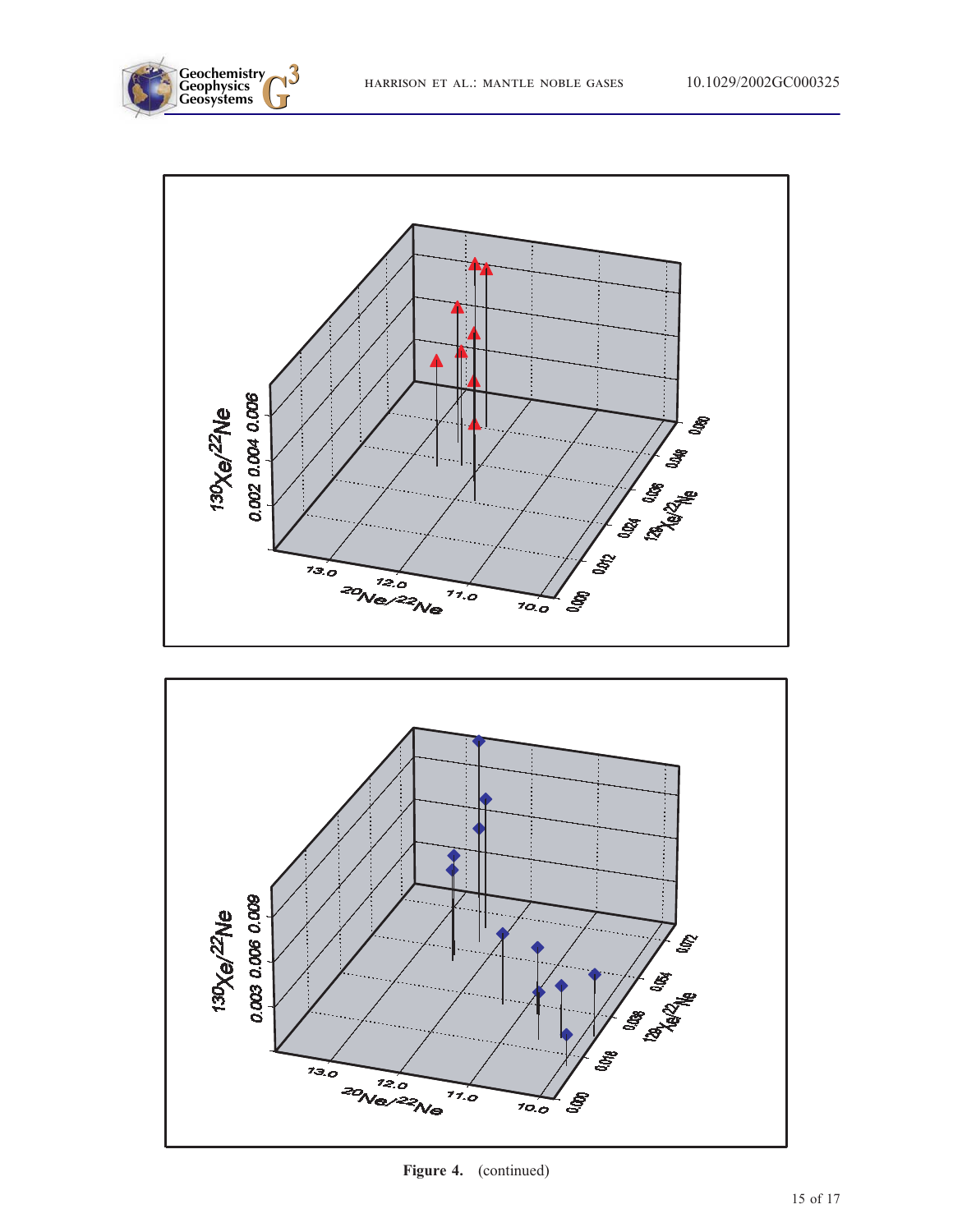

[27] As previously mentioned, the  ${}^{40}Ar/{}^{36}Ar$  ratio in the various mantle reservoirs is poorly constrained, likewise the end-member mantle  $^{129}$ Xe/  $130$ Xe composition. [Allègre et al., 1986; Tolstikhin and O'Nions, 1994; Porcelli and Wasserburg, 1995a; Kunz et al., 1998; Harrison et al., 1999; Trieloff et al., 2000]. The data for Iceland and Loihi, along with previous analyses from Samoa [Poreda and Farley, 1992], are the only plume-related analyses with a discernable  $^{129}\text{Xe}^*$  (the asterisk denotes excess over and above the atmosphere). The component with measurable  $^{129}Xe^*$  (i.e.,  $129$ Xe $/130$ Xe higher than air, 6.45) is only discernable in extractions with low Xe/Ne and high  $^{20}$ Ne/ $^{22}$ Ne, i.e., those with minimal input from the fractionated atmospheric component. Irrespective of eruption setting (deep sea or subglacial), it is apparent that the incorporation of a fractionated atmospheric contaminant significantly influences these noble gas data. Magmatic fractionation will decrease the magmatic Xe/Ne and therefore emphasise preferential contamination effects on Xe when compared with Ar. Although this is only a limited explanation for the relatively unfractionated samples discussed here, it could be the principal explanation for other samples where fractionated contaminants are readily recognised in Ne-Xe space but barely distinguishable in Ne-Ar space.

[28] The MORB data discussed here fall on a trajectory between (1) atmosphere and a component containing (2) mantle and (3) fractionated contaminant. Only the most extreme values with high  ${}^{20}Ne/{}^{22}Ne$  and low  ${}^{130}Xe/{}^{22}Ne$  could (but not necessarily does) contain unadulterated pristine mantle volatiles.

#### 10. Summary

[29] This 3-D, multiisotope procedure highlights the complexities in noble gas contamination mechanisms. We have shown that assuming simple twocomponent mixing between air and mantle noble gases is incorrect for most samples. Mantle signatures can be easily disturbed by the incorporation of fractionated atmospheric contaminants (icewater/seawater) prior to or during eruption or by addition of adsorbed fractionated atmosphere after eruption. In all the samples examined, the presence

of a fractionated atmospheric contaminant is evident, even in extractions with mantle-like isotope ratios. Most current estimates of end-member mantle  ${}^{40}Ar/{}^{36}Ar$  and  ${}^{129}Xe/{}^{130}Xe$  ratios are therefore likely to be lower limits to the actual composition. The actual  ${}^{40}Ar/{}^{36}Ar$  and  ${}^{129}Xe/{}^{130}Xe$  ratios of most mantle reservoirs remain unknown, unless the influence of fractionated atmospheric contaminants can be quantified.

#### Acknowledgments

[30] DH would like to thank everyone in the Manchester Cosmochemistry Group for numerous discussions regarding 3- D isotope plots. We acknowledge M. Honda, M. Moreira, and A. Shaw for in-depth reviews, whose comments improved this script. DH was funded by a NERC grant (GR3/11637).

#### References

- Allègre, C. J., T. Staudacher, and P. Sarda, Rare gas systematics: Formation of the atmosphere, evolution, and structure of the Earth's mantle, *Earth Planet. Sci. Lett.*, 81, 127-150, 1986.
- Ballentine, C. J., and D. N. Barfod, The origin of air-like noble gases in MORB and OIB, Earth Planet. Sci. Lett., 180, 39-48, 2000.
- Burnard, P. G., The bubble-by-bubble volatile evolution of two mid-ocean ridge basalts, Earth Planet. Sci. Lett., 174, 199 – 211, 1999.
- Burnard, P. G., Correction for volatile fractionation in ascending magmas: Noble gas abundances in primary mantle melts, Geochim. Cosmochim. Acta, 65, 2605 – 2614, 2001.
- Burnard, P. G., F. M. Stuart, L. Ayliffe, G. Turner, and C. Curtis, Combined noble gas and quadrupole mass spectrometer analysis of volatiles trapped in fluid inclusions, in Water - Rock Interaction, edited by Y. K. Kharakha and A. S. Maest, pp. 903 – 906, A.A. Balkema, Brookfield, Vt., 1992.
- Burnard, P. G., D. W. Graham, and K. A. Farley, Mechanisms of magmatic gas loss along the Southeast Indian Ridge and the Amsterdam-St Paul Plateau, Earth Planet. Sci. Lett., 203, 131 – 148, 2002.
- Burnard, P. G., K. A. Farley, and G. Turner, Multiple fluid pulses in a Samoan harzburgite, Chem. Geol., 147, 99-148, 1997a.
- Burnard, P. G., D. W. Graham, and G. Turner, Vesicle-specific noble gas analyses of ''popping rock'': Implications for primordial noble gases in the Earth, Science, 276, 568-571, 1997b.
- Carroll, M. R., and J. D. Webster, Solubilities of sulfur, noble gases, nitrogen, chlorine and fluorine in magmas, in Volatiles in Magmas, Reviews in Mineralogy, edited by M. R. Carroll and J. R. Holloway, pp. 231-271, Mineral. Soc. of Am., Washington, D. C., 1994.
- Clarke, W. B., M. A. Beg, and H. Craig, Excess <sup>3</sup>He in the sea: Evidence for terrestrial primordial He, Earth Planet. Sci. Lett., 6, 213-220, 1969.